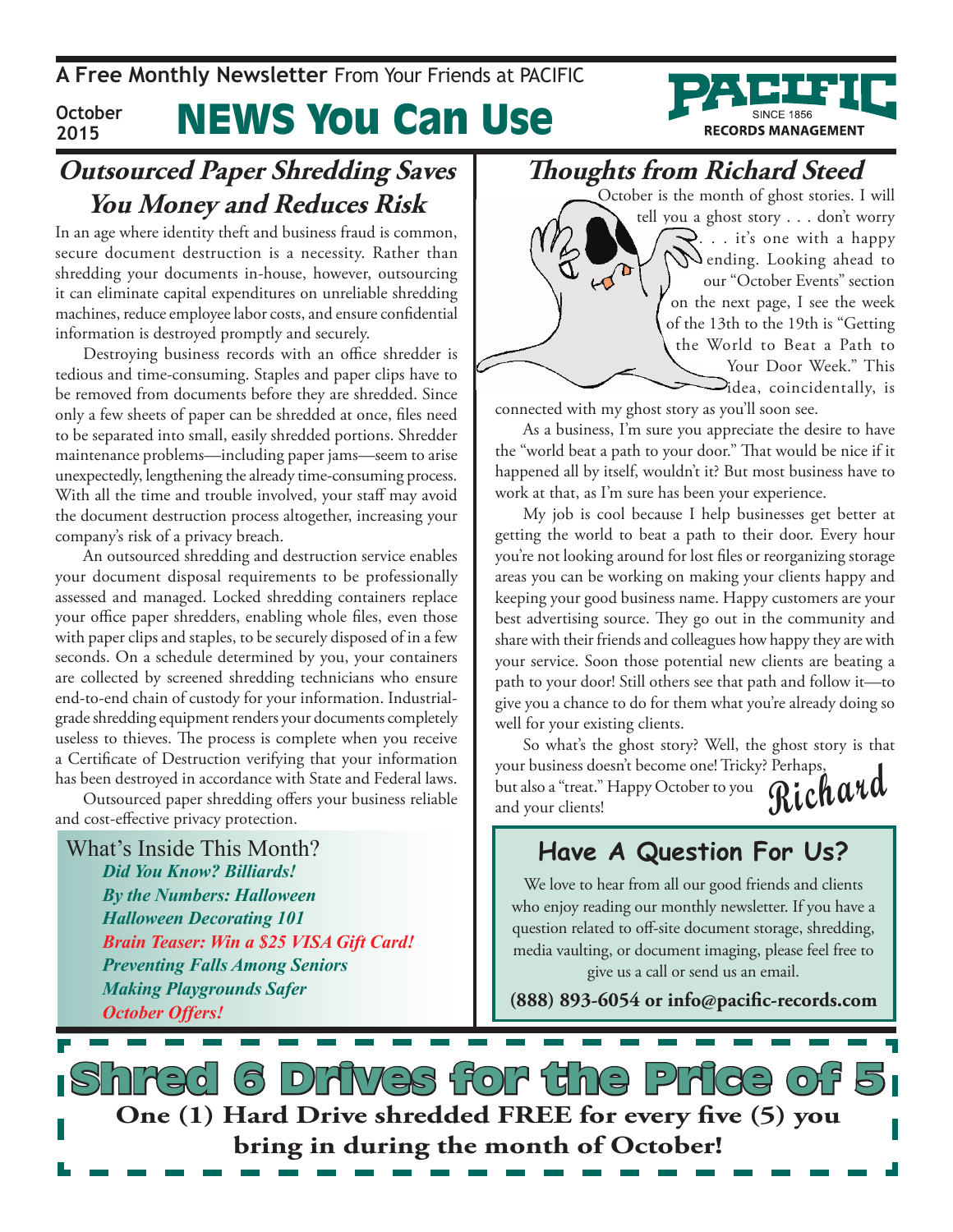## **October Service Awards**

Celebrating Pacific Employee Anniversaries

**28 years** Shelly Haynes

**4 years** Cheng Her

# **Quick Tips: Money**

Buying medication for your pet online can save you money, but be sure that you are using a reputable source. Avoid pharmacies outside of the United States because they may be selling expired or counterfeit medication or drugs that are not FDA-approved. In fact, some pills from these sources may not contain any medication at all. Only use local pharmacies or those online ones that have a valid license in your state.

# **By the Numbers: Halloween**

- Americans spend over \$7 billion on Halloween each year.
- The average spent on candy to be given out to trick-or-treaters is just over \$21.
- The most popular adult costume each year is a witch, with about 13 percent choosing this. The next closest is a pirate at 4 percent.
- The most popular children's costumes are princesses and superheros, together comprising 18 percent of kids' costumes each year.
- Almost 12 percent of pet owners dress their pet up for Halloween.

*Source: National Retail Federation*

*"Football incorporates the two worst elements of American society: violence punctuated by committee meetings."* 

 *— George F. Will*

## **Bumper Sticker Humor**

- Knowledge is knowing a tomato is a fruit. Wisdom is not putting it in a fruit salad.
- He who smiles in a crisis has found someone to blame.
- The shinbone is a device for finding furniture in a dark room.
- Always borrow money from a pessimist. He will never expect it back.
- A bank is a place that will lend you money as long as you can show you don't need it.

# **October Holidays and Events**

#### **Daily Observances:**

- 1 International Day of Older Persons
- 1 World Vegetarian Day
- 2 International Day of Nonviolence
- 2 World Farm Animals Day
- 2 World Smile Day
- 4 National Ships-in-Bottles Day
- 5 World Habitat Day
- 5 World Teachers' Day
- 6 National German-American Day
- 8 National Depression Screening Day
- 9 World Post Day
- 10 Universal Music Day
- 10 World Mental Health Day
- 11 International Day of the Girl Child
- 12 Columbus Day
- 12 International Moment of Frustration Scream Day
- 13 International Day for Disaster Reduction
- 14 International Top Spinning Day
- 14 National Stop Bullying Day
- 15 International Credit Union Day
- 15 International Day of Rural Women
- 16 World Food Day
- 17 International Day for the Eradication of Poverty
- 18 World Menopause Day
- 19 Evaluate Your Life Day
- 22 International Stuttering Awareness Day
- 22 Smart is Cool Day
- 23 National Mole Day
- 24 United Nations Day
- 24 World Development Information Day
- 25 Mother-in-Law Day
- 26 Mule Day
- 27 Cranky Coworkers Day
- 29 National Cat Day
- 30 Haunted Refrigerator Night
- 31 Halloween
- 31 National Forgiveness Day

#### **Weekly Observances:**

- 4-10 Fire Prevention Week
- 4-10 Mental Illness Awareness Week
- 4-10 World Space Week
- 6-12 National Physician Assistants (PA) Week
- 11-17 National Food Bank Week
- 12-16 National School Lunch Week
- 12-18 World Rainforest Week
- 13-19 Getting The World To Beat A Path To Your Door Week
- 18-24 Bullying Bystanders Unite Week
- 18-24 National Friends of Libraries Week
- 19-23 National School Bus Safety Week

The material contained in this newsletter is for informational purposes only and is based upon sources believed to be reliable and authoritative; however, it has not been independently verified by us. This newsletter should not be construed as offering professional advice. For guidance on a specific matter, please consult a qualified professional.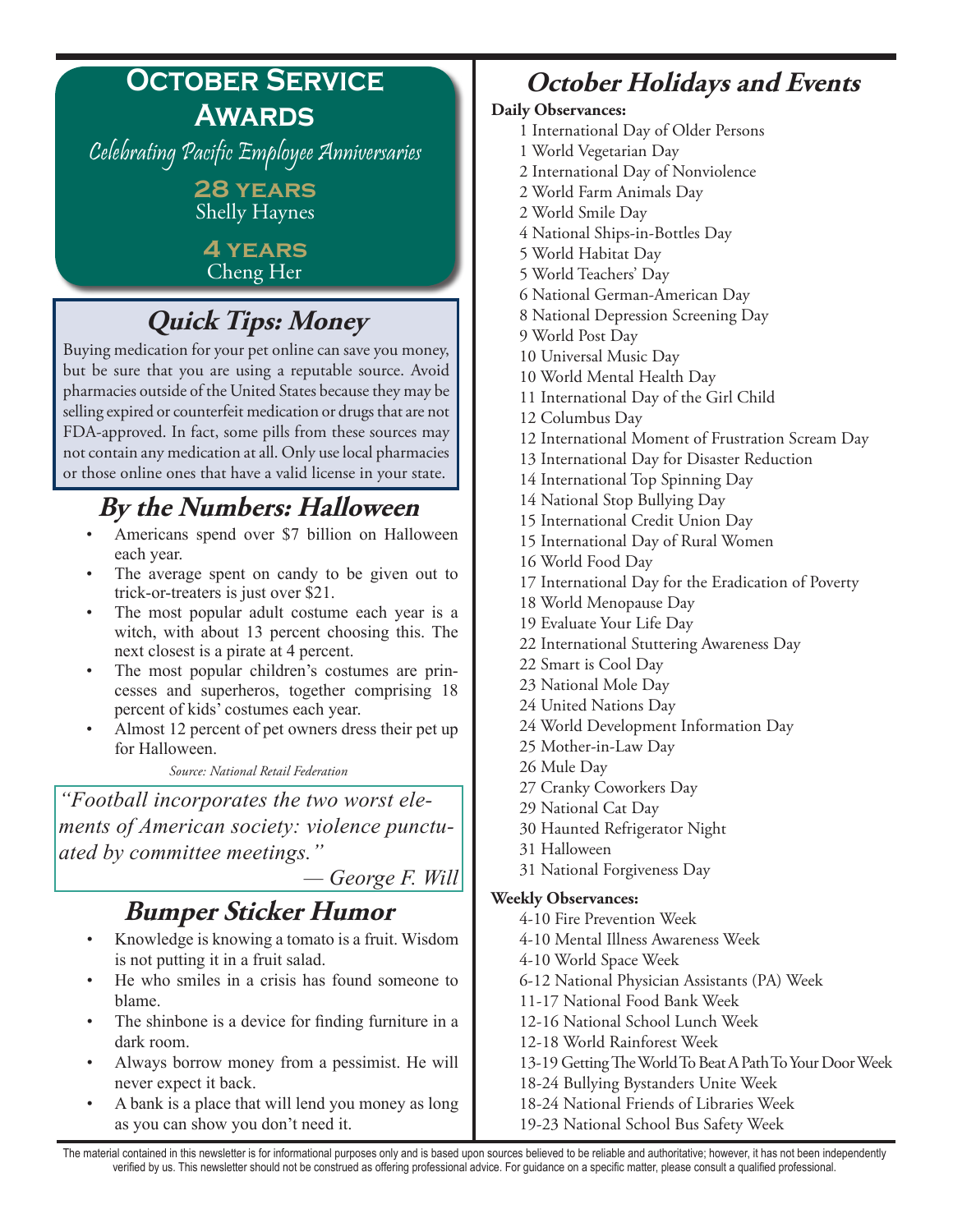### **Did You Know? Billiards!**

# PacBlog

### **Top Criteria for Choosing a Shredding and Destruction Partner**

PacBlog is the monthly web log of Pacific Records Storage To read this month's installment, please click the title below.

#### [http://pacific-records.com/top-criteria-for-choosing-a](http://pacific-records.com/top-criteria-for-choosing-a-shredding-and-destruction-partner)[shredding-and-destruction-partner](http://pacific-records.com/top-criteria-for-choosing-a-shredding-and-destruction-partner)

You may also access the PacBlog at the URL below. There you will find this month's installment along with archives of previous installments.

**http://pacific-records.com/category/pacnews**

## **Clever Man**

A man was walking through the forest one day when he stumbled upon a talking frog. The frog shouted to him, "If you kiss me, I will turn into a beautiful princess."

The man bent over, grabbed the frog, and shoved it into his pocket. Startled, the frog spoke up again saying, "Did you hear me? I will turn into a princess if you kiss me. In fact, I will stay with you for as long as you want me."

The man pushed the frog deeper into his pocket and kept on walking. Finally, the frog asked, "What is the matter? I've told you what will happen if you kiss me. Why won't you do it?"

The man smiled and said, "Look, I'm a very busy man. I don't have time for a girlfriend. But a talking frog, now that's cool!"

### **Do You Want To Win A \$25 VISA Gift Card?**



Each month we'll give you a new challenge of some type. All those

who reply with a correct answer are eligible to win. At the end of the month we'll draw a lucky name.

Here is this month's challenge: How do you make a skeleton laugh? **Last Month's Answer to:** *What's green and smells like blue paint ?* **"GREEN PAINT"**

**Last month's Winner:**

### **Bonnie Amaro**

Email your answer to **info@pacific-records.com Sierra College**

Carom is a pool game using only one white ball, one yellow ball, and one red ball. There are no holes in a Carom table.

The first coin-operated billiard table was patented in 1903. It cost one penny to play.

Billiard balls used to be made out of ivory. The average tusk only yielded three to four balls, as they had to be cut from its center. Today, billiard balls are made of celluloid and other plastics.

The term "scratch," as applied to a pocketing of the cue ball, was derived from the penalty assessed for such a foul. In pool's early days, the score was often kept on a chalkboard. When a player pocketed the cue ball, his opponent "scratched" a point off the shooter's score.

Throughout most of the 1800's, the chalk used on the leather cue tips was carbonate of lime, the same as blackboard chalk. Today, most chalk is comprised of fine abrasives and does not contain any chalk at all.

The ferrule is a small sleeve at the end of a pool cue that the tip is adhered to. It is used to prevent the end of your cue from splitting and also provides a solid, stable point to which the tip can be fastened.

# **Quick Tips: Green Living**

One simple meal change can not only improve your health, but can have a positive effect on the environment as well. Just plan for one meat-free meal per week. For a family of four, this has as much impact as replacing the family car with a hybrid vehicle. The benefits result from a reduction in resources needed to raise, process, and transport livestock.



"Why can't they make a spell checker that actually knows how to check spells!?"

## 3 months FREE secure Destruction service *Get 3 months of free Secure Destruction service when you sign up for a new Secure Destruction account with a one-year agreement. Just mention this coupon! Email info@pacific-records.com for more information.*